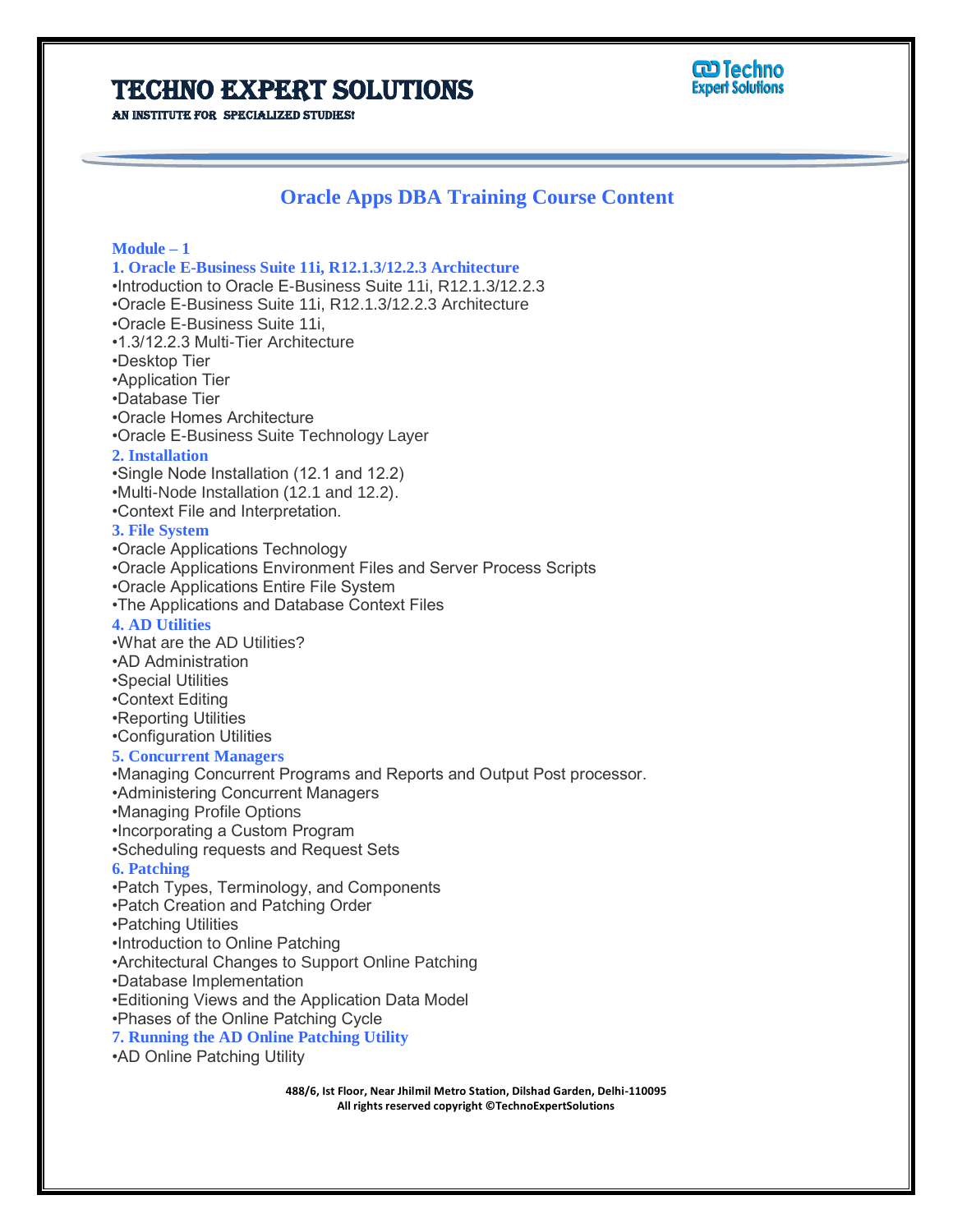# Techno Expert Solutions

AN INSTITUTE FOR SPECIALIZED STUDIES!

**CD** Techno **Expert Solutions** 

•Running the adop Utility •Hadop Commands •Executing the Patching Cycle •Status of a Patching Cycle •Patching in Multi-Node Environments •adop Remote Invocation •Hotpatch Mode **8. AutoConfig and Configuration Changes** •Reduced Role for AutoConfig •Configuration Tools •New AutoConfig Tools for System Configuration •Service Groups and Services in Release R12.1.3/12.2.3 •AutoConfig Managed Service Groups and Services •Managing Oracle HTTP Server Configurations •Web Applications •Summary of Configuration Changes •Autoconfig Template and Driver files Concepts **Module – 2 9. Cloning** •Rapidclone Concepts •Cloning From Single node to Single node •Cloning From Multi-Node to Multi-Node •Cloning From Multi-Node to Single-Node •Database Refresh •2.X and R12.1.X key changes •Post-Clone Procedures **10. Security** •Creating Users •Assigning Responsibilities •FNDCPASS Concepts •Changing User Passwords using FNDCPASS **11. Workflow** •Workflow Configuration •Workflow Troubleshooting and Debugging **12. System Administration** •Creating Users •Assigning Responsibilities •Setting Up Printers •Changing Profile Options. •XML Publisher and Administration in DBA Perspective. •Code Migrations and awareness on Migration tools. •Key roles in Support for APPS DBA. •OAF Migrations **13. Troubleshooting & Performance Tuning** •User connectivity issues Troubleshooting •Apache Troubleshooting

•Jserv Troubleshooting

**488/6, Ist Floor, Near Jhilmil Metro Station, Dilshad Garden, Delhi-110095 All rights reserved copyright ©TechnoExpertSolutions**